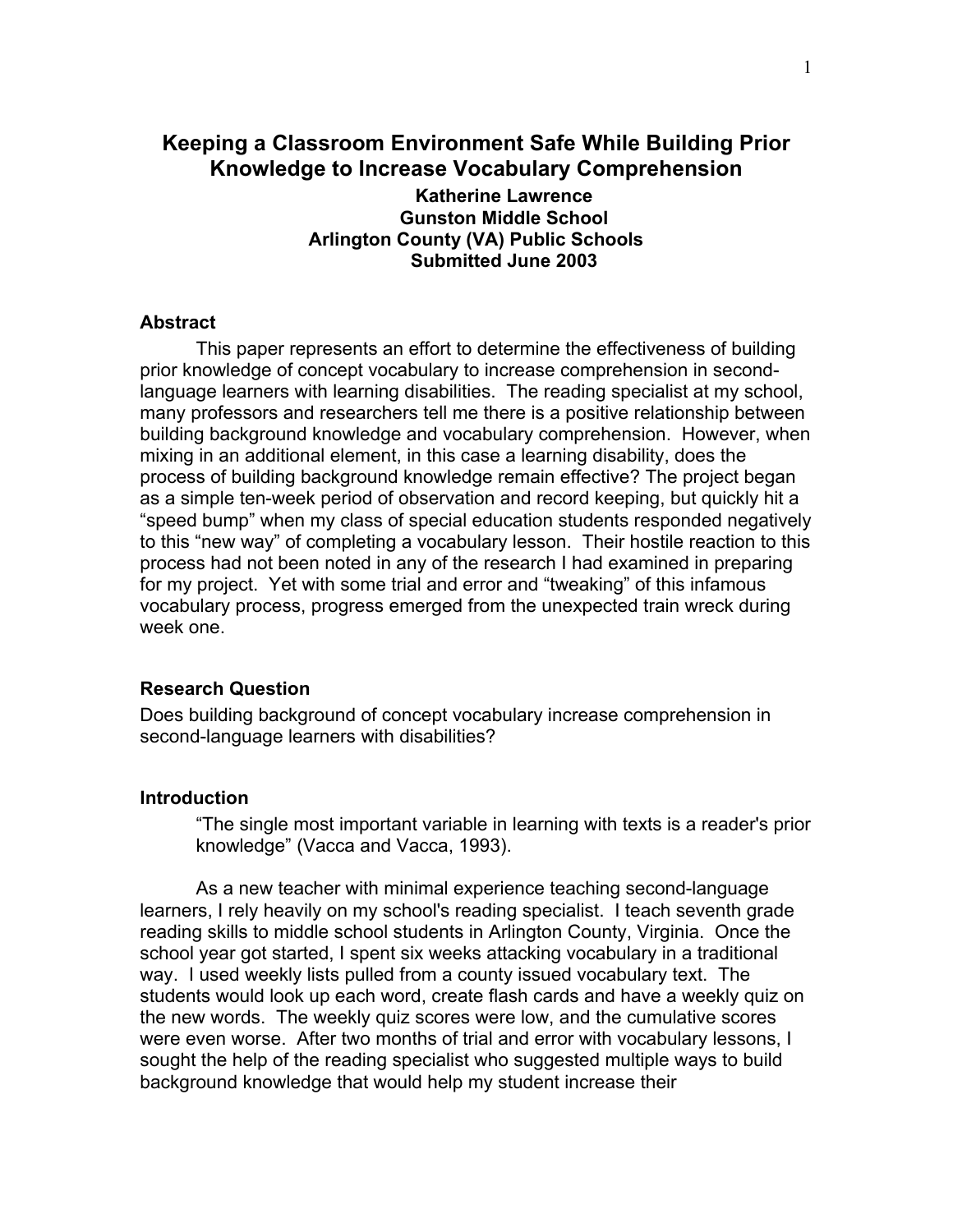comprehension. I used KWL charts, Story Building, a Word Wall, Word Sorts and a few more activities.

I was not very successful using these strategies with my students. They refused to try something new, complained, and performed poorly in class. Test scores dropped dramatically. Immediately, I assumed that it was my approach to the strategies, so I returned to the Reading Teacher to acquire more specifics as to how to build off of the their prior knowledge. I returned to the classroom feeling better prepared and began pulling vocabulary from context and exploring the words with the children.

#### **What I Tried**

The students, who were both second-language learners and native language learners, appeared to be struggling to make connections between what they already knew and what they were trying to learn. They were "fighting" even trying the new approach to learn vocabulary. They requested and eventually pleaded with me to let them go back to memorizing words each week for vocabulary quizzes rather than "talking about words", "what it reminds me of", "what I already know about this word". Giving in to their desires, I resumed giving vocabulary quizzes based on memorization every other week. On the off week, with a new list of terms, I resumed with the new approach of learning vocabulary by helping each student make connections with their prior knowledge. The student's vocabulary scores, while low, were relatively higher on the memorization quizzes. They were even higher than before I began to work every other week building prior knowledge. The informal assessments that I administered on the off weeks (non-memorized vocabulary weeks) from making connections remained low. Assessments didn't require factual/accurate answers or definitions, but rather opinions and thought processes. The students loathed the weeks when they had to "talk" about words. Other teachers told me that they probably didn't like having to try something new. I agreed with their opinions, but I still felt as if I might be the problem in this learning process. I decided to observe another classroom with second language learners.

 I went to a HILT class and watched as a teacher approached the activity in an almost mirror image of what I had been trying. It was as if we were reading from the same script. The major difference was that her students participated and found instant success. The in-class conversations were lengthy and all of the students wanted to participate.

## **Mid-Project Adjustments**

 I thought about what I had observed and realized that my students had never been that successful in any of our classroom discussions. In fact, 90% of my students are very uncomfortable with classroom discussions and in turn are very disruptive during discussions (attached is informal survey administered before winter break to assess students comfort level with classroom discussions). The majority of my students don't even have the attention span of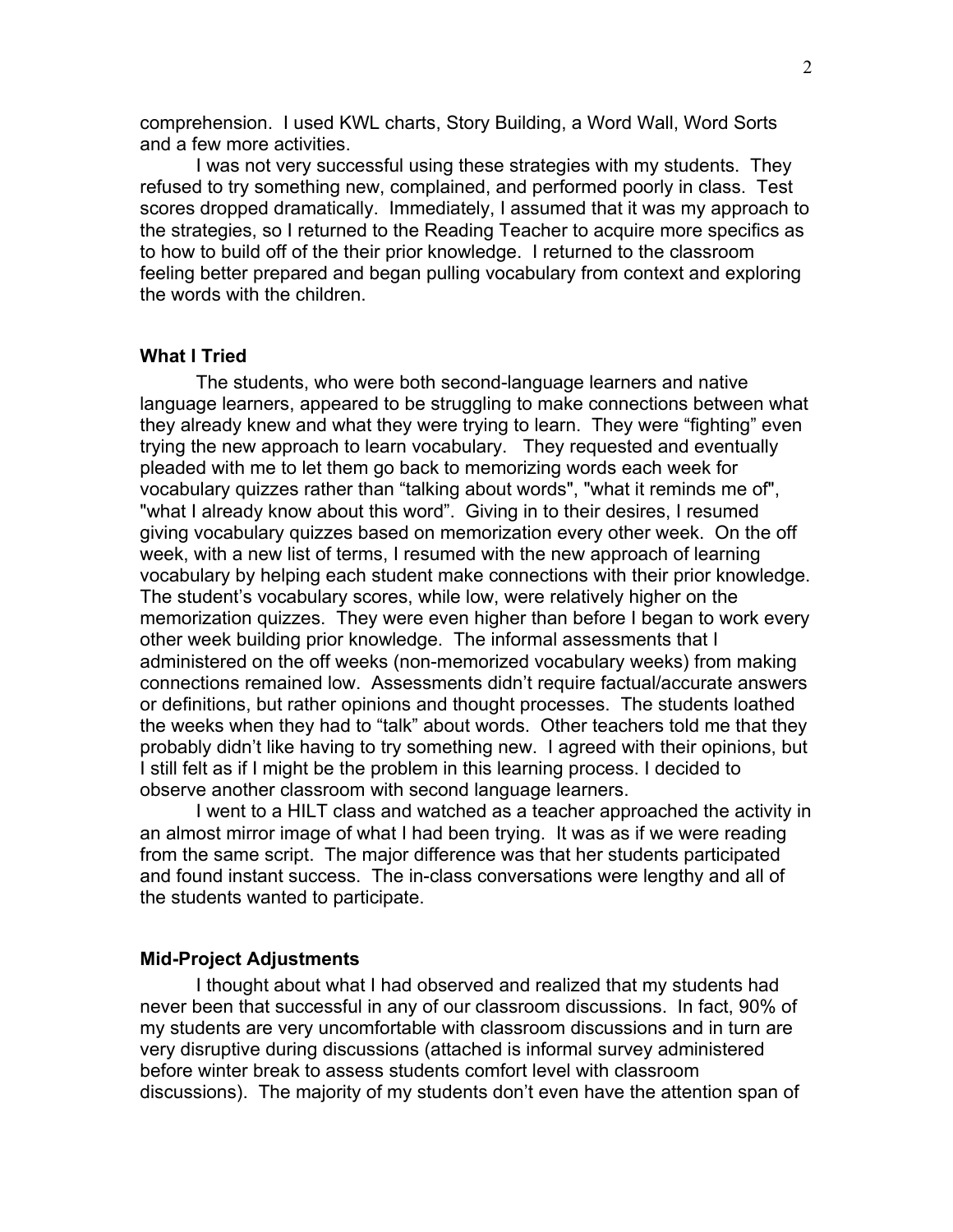five minutes for a topic that they are personally excited about, never mind a new vocabulary word. It was then that something so simple and extremely obvious became apparent. I teach Special Education and all of my students except for two have auditory processing deficiencies as well as Attention Deficit Disorder. I took those disabilities into consideration when adapting and modifying my language skills approach. What I had not considered was the students' comfort level or willingness to risk being wrong when approaching something new. My students told me they felt a type of academic failure everyday. Most of them have been dealing with this academic failure since  $1<sup>st</sup>$  grade. To talk about something unknown like a word or to risk saying the "wrong" thing in a discussion result in academic shut down as well as behavior concerns. My classroom was no longer a "safe" learning environment to my students regardless of their native language.

Research suggests that students learn best in a pleasant, friendly climate where they feel accepted by their teachers and their peers; feel a sense of safety and order because academic expectations, instructions, and the purpose for assignments are clear; feel confident in their ability to complete tasks successfully; and see the value in the learning activities (Marzano and Pickering et al., 1997; McCombs and Barton, 1998).

## **Findings**

My failure wasn't so much in my ability to lead the activity, but rather my inability to keep the environment safe and comfortable enough for them to risk failure in participating. Regardless of being a second-language learner or not, the students fear of failure was crippling their chance at success.

 Instead of "discussing words" the following week, I had another approach to implement – one with which they would be comfortable. I created a two-week pattern with the same list of words. The first week they were given a pretest of matching and defining. The next day they were divided into two groups and as a group defined each of the words, using a dictionary. The following day they corrected their pre-tests and created flashcards. Thursday, they studied their flashcards and took a post-quiz on Friday. Safe and predictable, the students were introduced to the words. The following week was devoted to slowly implementing a discussion about the words they had all been exposed to. We talked about the words. First in smaller groups and then as a class. Rather than using phrases such as "what does this word remind you of?" (not a "safe" phrase for these students due to concerns of what their friends may say), but rather with phrases such as "how did you memorize the word for the quiz?" The reply to my questions included "it sounded like…, it looked like the word…, it reminded me of the when I was…".

#### **Extensions to My Approach**

Unaware, the students were building prior knowledge and talking about the words from their own perspective. Learning increases when students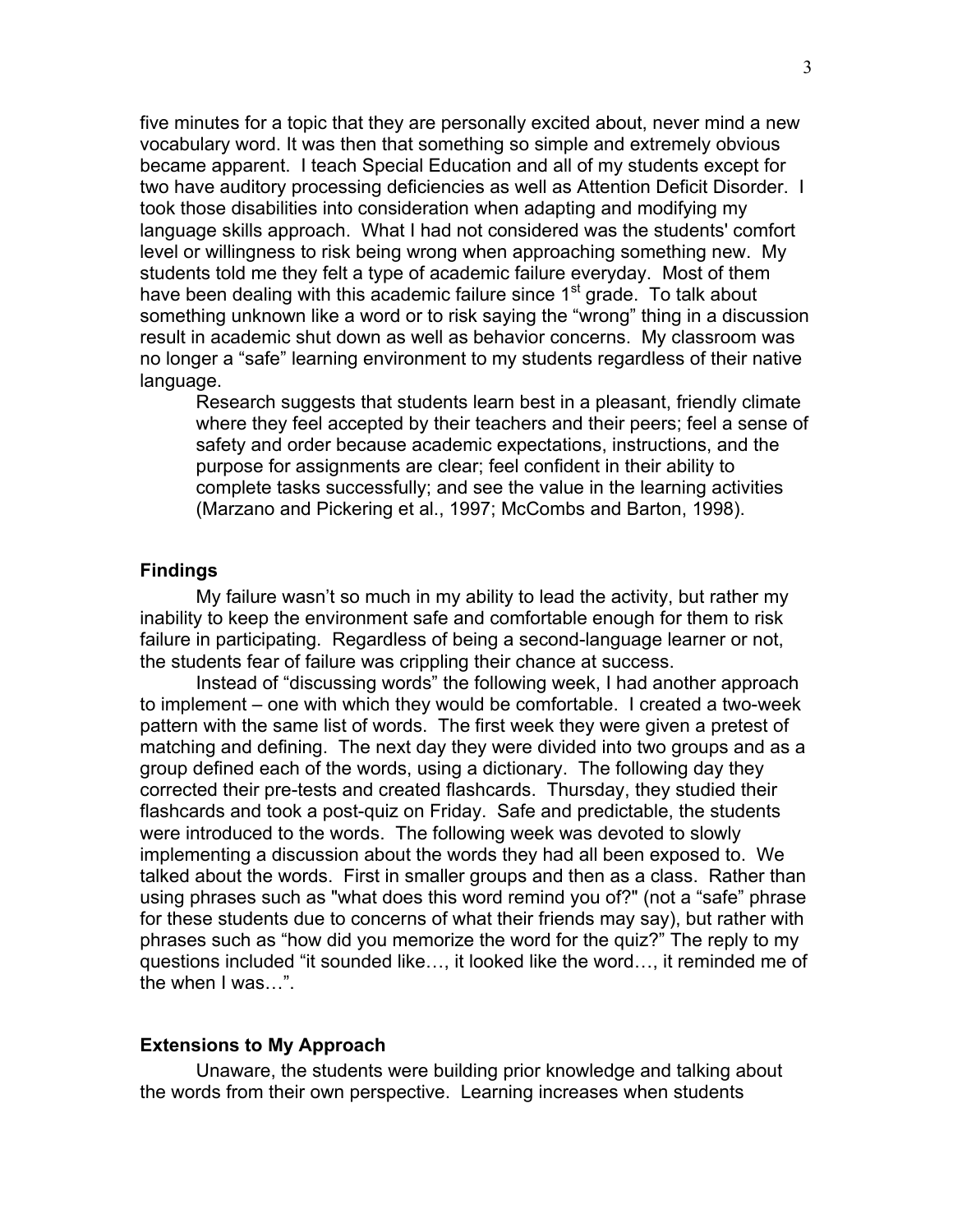collaborate in the learning process (Billmeyer and Barton, 1998). Quite simply, learning is a socially interactive process (Vygotsky, 1978). Some of my secondlanguage students didn't understand another student's thought process, and students were quick to explain their rationale for the word. The following day I had them in two groups writing sentences for their words. They shared them as a class with a sense of confidence. On Friday, unannounced, I had them take a quiz that asked them to write what each word meant to them. The quiz grades from the second week were much higher than the first Friday quiz. This pattern continued for several weeks. A level of comfort was slowly being reestablished during our vocabulary lessons. Studies have been conducted on the benefits of strategy use; these have shown that all students can benefit from using reading strategies, especially those who have had trouble in the past with reading (Palincsar and Brown, 1984; cf. Barton, 1997). When reading a novel, from which vocabulary words had been pulled, the students recognized the words and could tell me what the sentence meant. The second-language students were the best at this.

 As the weeks progressed the students have become more comfortable with the discussion part of the vocabulary lesson. They still like the concrete aspect of the pretest (they liked it because it was a time where it was okay to fail) and the two chances at the posttest. In warm-ups and random comprehension checks the second-language learners retained the words they learned this year with 80% accuracy. This progress has exceeded former teachers' expectations as noted on previous IEPs.

 I did start to wonder if quiz scores were higher due to double exposure rather than building of prior knowledge. During two of the two-week sessions, I decided to introduce the students to a new list of words during the second week. They were not pleased with this change at all. It was as if I had reverted back to week one of the school year. Comfort levels were dropped, their desire to learn dropped, and the test scores were a flop! I decided that it was too late in the year for these students to have to take on a new learning pattern.

#### **Final Reflections**

 To answer my question, does building background knowledge increase comprehension for second-language learners with learning disabilities, I am confident that it does. However, the accommodation that I made for my students (to keep their comfort level with new concepts high) also double exposed them to the material and concepts. Next time I would want to study the same concept of building prior knowledge for second-language learners with disabilities, but implement a new variable and a new format. First I would want to compare general education students and special education students more closely. Second, I would implement the lesson/process of building prior knowledge at the beginning of the school year. Therefore, I would be creating a safe learning environment with my students that included talking about words.